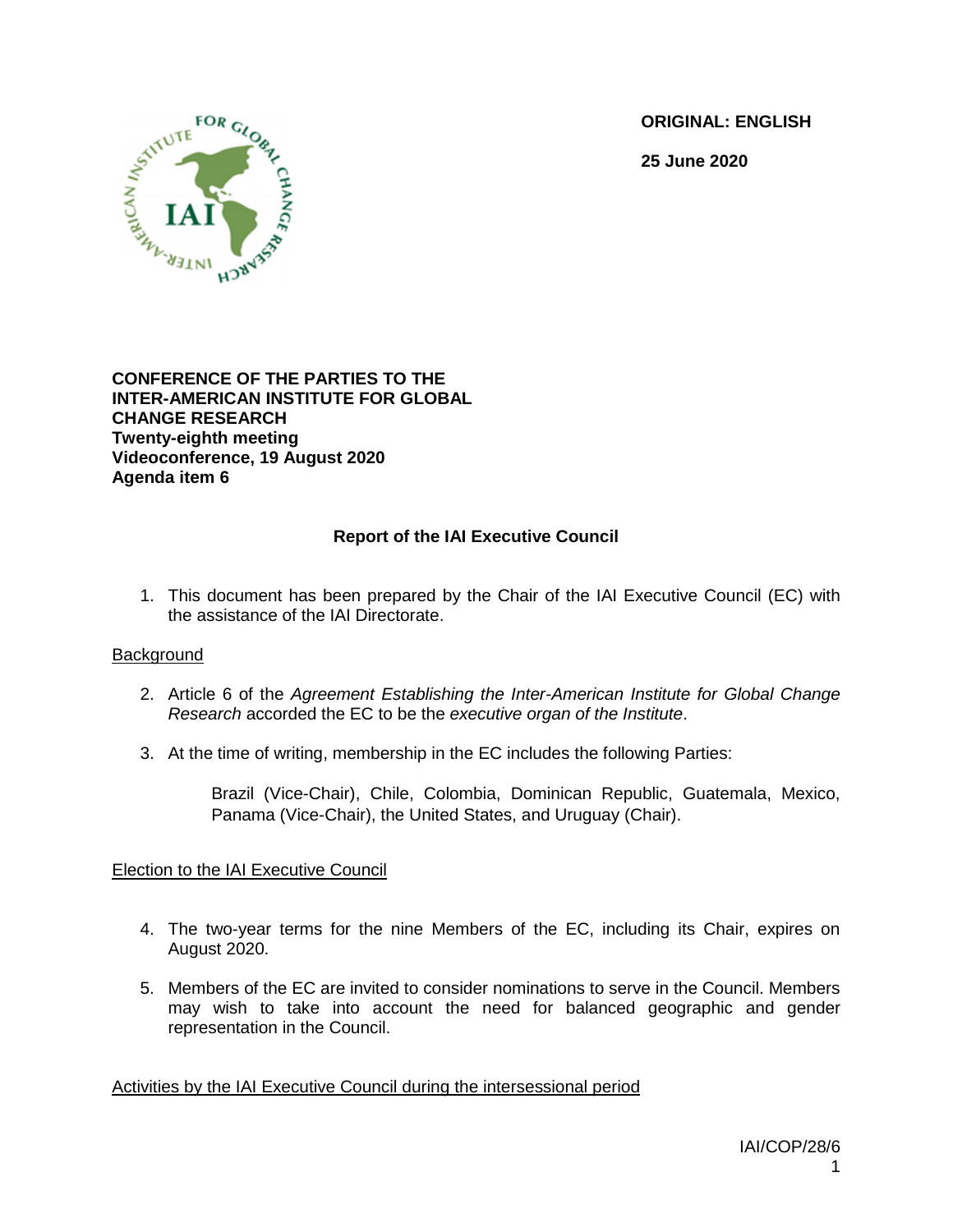6. The Conference of the Parties, at its 27th meeting (Brasilia, 2019), adopted 38 Decisions. CoP-27 Decisions requiring oversight and reporting by the EC are listed below:

XXVII/30. The IAI Directorate is instructed to inform and, when appropriate, involve the Executive Council in work related to the establishment of a flexible funding mechanism for the Americas.

XXVII/31. The IAI Directorate is instructed to inform on and, when appropriate, to involve the Executive Council in joint activities with the Belmont Forum, in particular efforts to establish a flexible mechanism to facilitate the funding of scientific projects on global change in the Americas.

- 7. The Chair of the EC was briefed on efforts to organize a meeting of Latin American and the Caribbean development banks, funding mechanisms, national funding agencies and donors on the margins of the meeting of the Belmont Forum Plenary scheduled for October 2020 in Montevideo, Uruguay.
- 8. This meeting was to introduce the idea of a flexible funding mechanism for the Americas and to invite participation in its design and implementation. Regrettably, the organization of the meeting was not possible owning to the advent of Covid-19. Subject to the availability of external financial resources, the IAI Directorate will plan a similar meeting during the 2020-2021 intersessional period.

#### The IAI Scientific agenda

- 9. The Chair of the EC was briefed by the IAI Directorate on the results of work by the Science Advisory Committee (SAC) and the Science-Policy Advisory Committee (SPAC) to the IAI Scientific agenda, in accordance with Article III of the Agreement, and provided its views and advice on the revisions.
- 10. The draft IAI Scientific agenda is presented to CoP-28 under agenda item 11 in document no. IAI/COP/28/11, *Recommendations by the SAC and SPAC on revisions to the IAI Scientific Agenda*.
- 11. The EC recommends adoption by CoP-28 of the revised IAI Scientific Agenda

#### Auditors Report and approval of Financial Status Report, Financial items to be forwarded to the CoP-28

- 12. At the time of writing, the Chair of the EC has not received copies of the IAI Auditors Report and IAI Financial Status Report. The IAI Directorate has informed the Chair that it has not received all documentation and reports required from Principal Investigators of CRN3 and SGP projects to be able to close accounts and draft the financial reports.
- 13. The EC will forward its recommendation to the CoP-28 on receipt and review of above documents.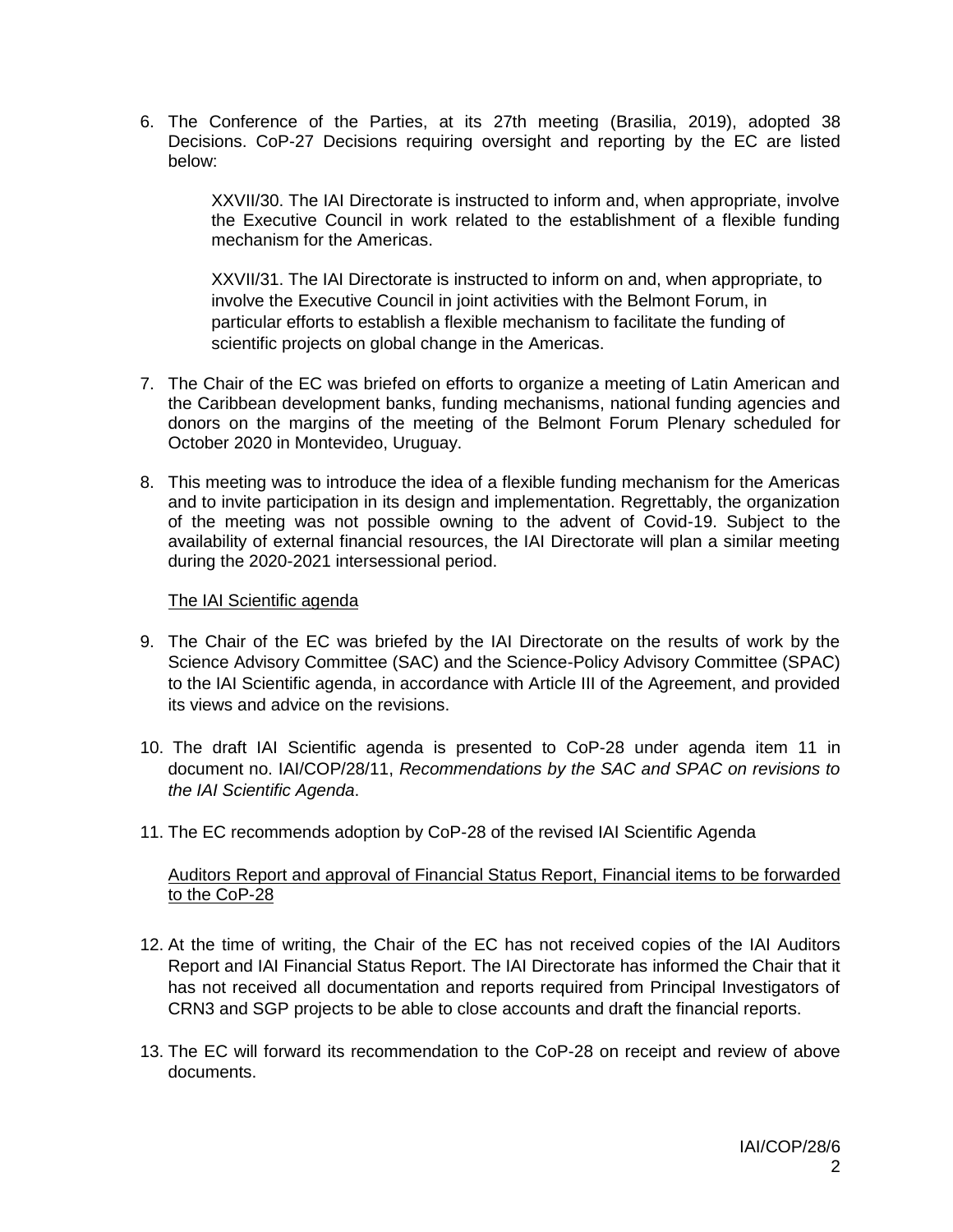- 14. However, a draft decision is provided in brackets ([ ]) approving the IAI Auditors Report and IAI Financial Status Report in the Annex to this report. However, it is noted that final approval is contingent on review of the documents by the Finance Advisory Committee and its recommendation to the EC and CoP-28.
- 15. A draft decision is also provided in brackets ([ ]) approving the IAI Core Budget and Country Contributions for FY 2020-2021 and the Preliminary request 2021-2023. Similar to the above, final approval is contingent on review of the documents by the Finance Advisory Committee and its recommendation to the EC and CoP-28.

#### **Recommendation**

16. The Executive Council is invited to take note of the draft decisions and recommendations contained in the Annex to this document.